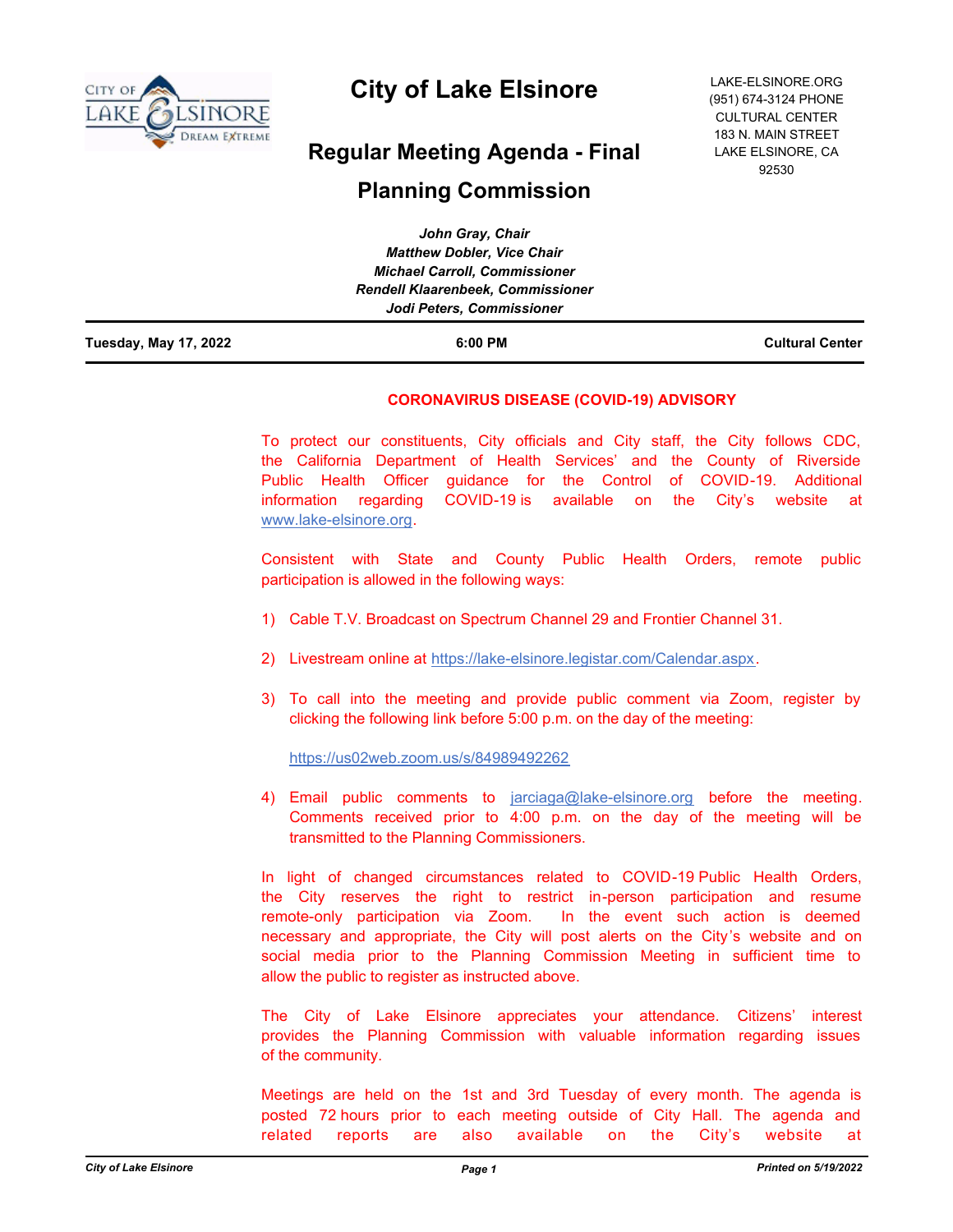www.Lake-Elsinore.org. Any writings distributed to the Planning Commission within 72 hours of the meeting will be made available to the public at the time it is distributed to the Commission.

In compliance with the Americans with Disabilities Act, any person with a disability who requires a modification or accommodation in order to participate in a meeting should contact the City Clerk's Department at (951) 674-3124 Ext. 269, at least 48 hours before the meeting to make reasonable arrangements to ensure accessibility.

#### **CITY VISION STATEMENT**

The City of Lake Elsinore will be the ultimate lake destination where all can live, work and play, build futures and fulfill dreams.

The City of Lake Elsinore appreciates your attendance. Citizens' interest provides the Planning Commission with valuable information regarding issues of the community.

Meetings are normally held on the 1st and 3rd Tuesday of every month. If you are attending this Planning Commission Meeting, please park in the Parking Lot across the street from the Cultural Center. This will assist us in limiting the impact of meetings on the Downtown Business District. Thank you for your cooperation.

The agenda is posted 72 hours prior to each meeting outside of City Hall and is available at each meeting. The agenda and related reports are also available in the Community Development Department on the Thursday prior to the Planning Commission meeting.

In compliance with the Americans with Disabilities Act, any person with a disability who requires a modification or accommodation in order to participate in a meeting should contact the Community Development Department at (951) 674-3124, ext. 289, at least 48 hours before the meeting to make reasonable arrangements to ensure accessibility. Any writings distributed within 72 hours of the meeting will be made available to the public at the time it is distributed to the Planning Commission.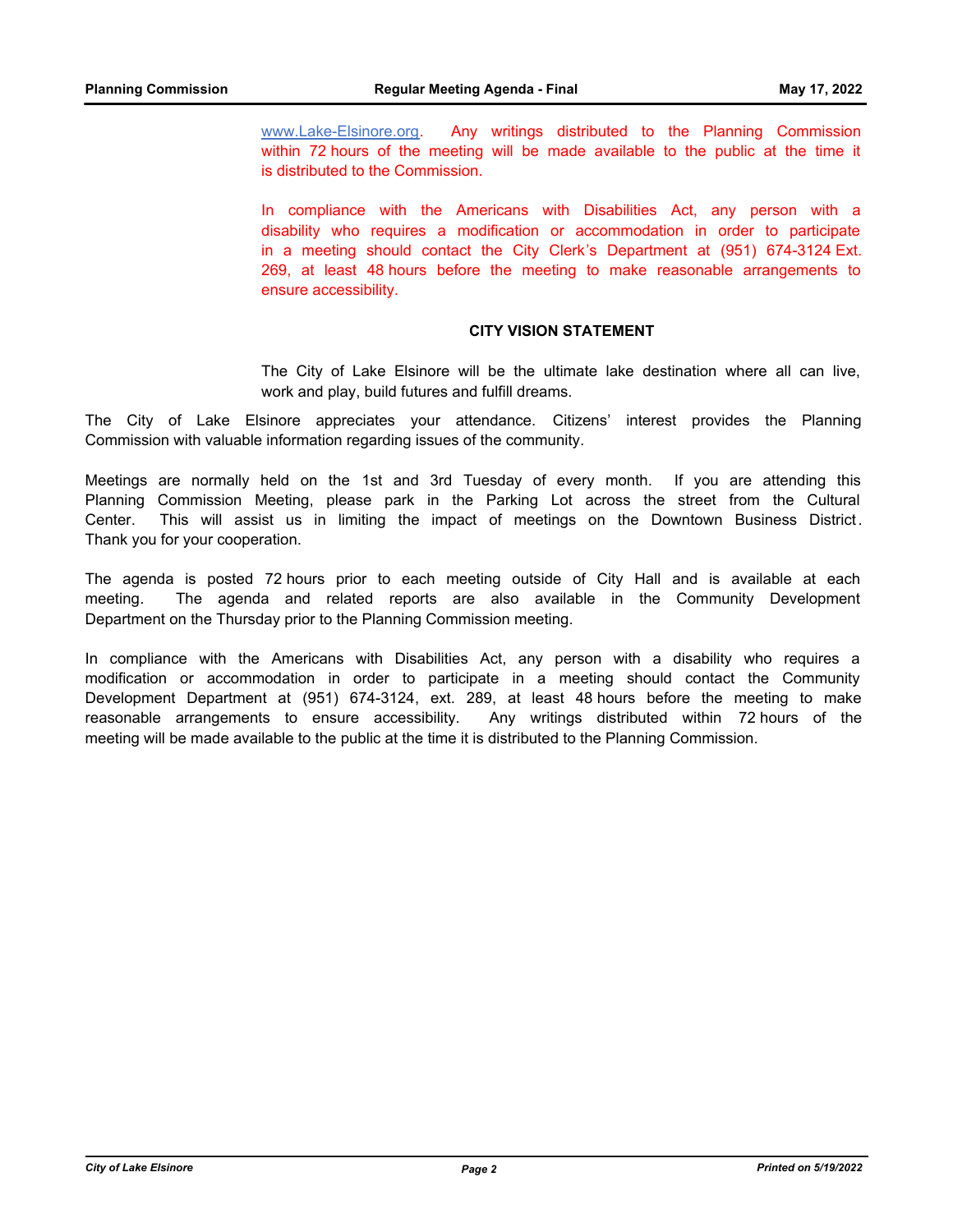# **CALL TO ORDER**

*The Regular Meeting of the Planning Commission will be called to order.*

### **PLEDGE OF ALLEGIANCE**

### **ROLL CALL**

### **PUBLIC COMMENTS – NON AGENDIZED ITEMS – 3 MINUTES**

*(Please read & complete a Speaker's Form at the podium, prior to the start of the Planning Commission Meeting)*

#### **CONSENT CALENDAR**

| Item  | <b>Approval of Minutes</b>                                                  |
|-------|-----------------------------------------------------------------------------|
| No. 1 |                                                                             |
|       | Approve Minutes of the Regular Planning Commission Meetings of May 3, 2022. |
|       |                                                                             |

*Attachments:* [05.03.22 Minutes Draft](http://lake-elsinore.legistar.com/gateway.aspx?M=F&ID=c4849ec8-7f99-4ed3-bab5-948274f3b9b8.pdf)

**Item No. 2 Preliminary Capital Improvement Plan (CIP) Budget for Fiscal Years 2022-23 to 2026-27**

> Adopt a RESOLUTION OF THE PLANNING COMMISSION OF THE CITY OF LAKE ELSINORE, CALIFORNIA, FINDING THAT THE FISCAL YEAR (FY) 2022-23 THROUGH FY2026-27 CIP CONFORMS TO THE LAKE ELSINORE GENERAL PLAN

[CIP Budget - SR](http://lake-elsinore.legistar.com/gateway.aspx?M=F&ID=34e109e3-969c-42b2-a629-ac6b4bb05a24.docx) [CIP Budget - Exhibit A - Resolution](http://lake-elsinore.legistar.com/gateway.aspx?M=F&ID=8a6b834b-94e6-4f34-a338-529078d3be74.docx) [CIP Budget - Exhibit B - CIP Plan](http://lake-elsinore.legistar.com/gateway.aspx?M=F&ID=7cb718a9-1e28-4c86-a46d-31094da6a4a7.pdf) *Attachments:*

#### **PUBLIC HEARING(S)**

**Item No. 3 Commercial Design Review No. 2019-10 (Vantage Auctions) requesting to add additional office space, infrastructure and street improvements, paving, and landscaping to the existing heavy construction equipment auction facility**

- 1. Adopt A RESOLUTION OF THE PLANNING COMMISSION OF THE CITY OF LAKE ELSINORE, CALIFORNIA, FINDING THAT PLANNING APPLICATION NO. 2016-46 (COMMERCIAL DESIGN REVIEW NO. 2019- 10) IS CONSISTENT WITH THE WESTERN RIVERSIDE COUNTY MULTIPLE SPECIES HABITAT CONSERVATION PLAN (MSHCP); and,
- 2. Adopt A RESOLUTION OF THE PLANNING COMMISSION OF THE CITY OF LAKE ELSINORE, CALIFORNIA, APPROVING PLANNING APPLICATION NO. 2016-46 (COMMERCIAL DESIGN REVIEW NO. 2019- 10) REQUESTING ADD ADDITIONAL OFFICE SPACE, INFRASTRUCTURE AND RELATED IMPROVEMENTS TO THE EXISTING HEAVY CONSTRUCTION EQUIPMENT AUCTION FACILITY LOCATED AT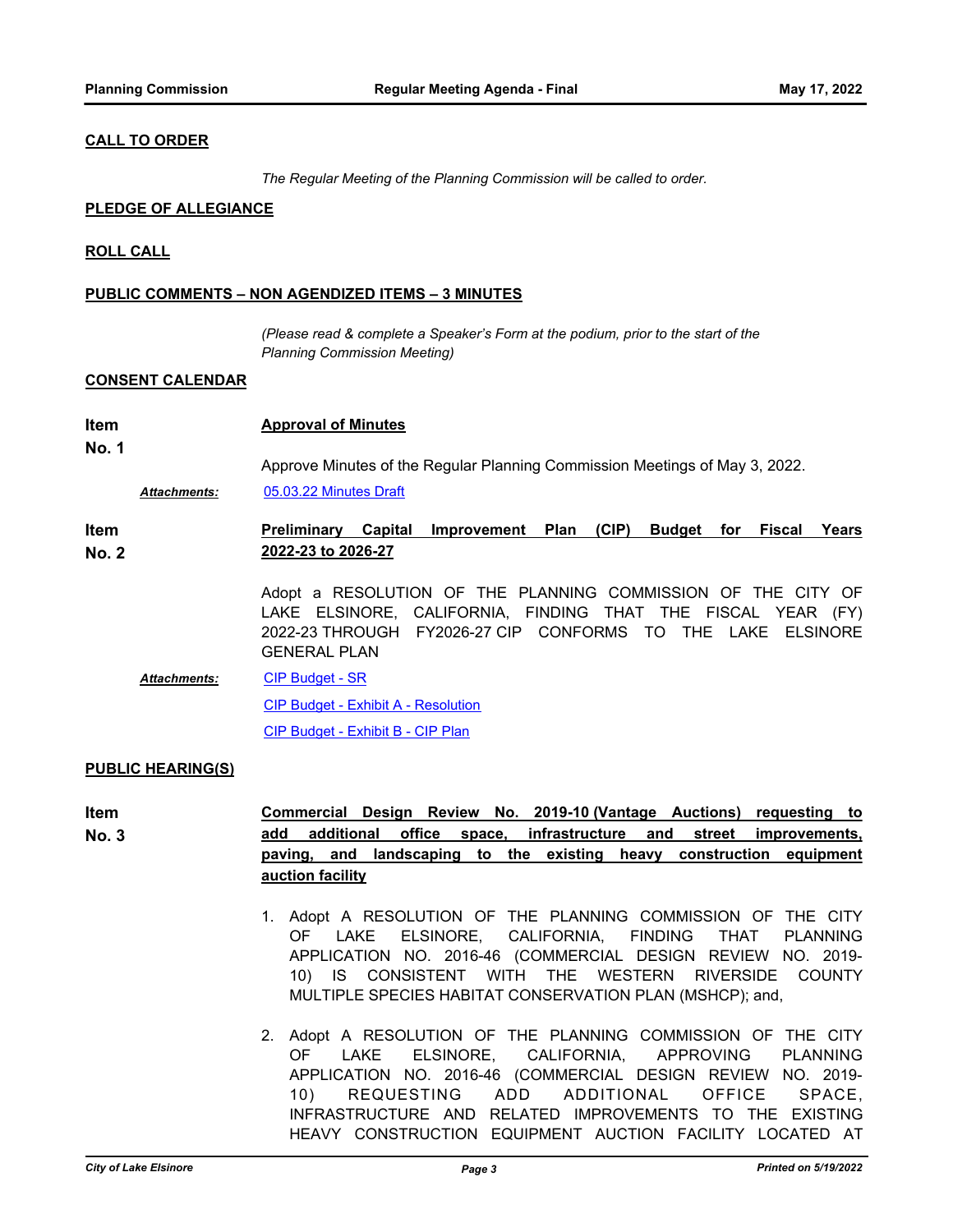# 521 SILVER STREET.

| <b>Attachments:</b> | CDR 2019-10 - SR                                                      |
|---------------------|-----------------------------------------------------------------------|
|                     | CDR 2019-10 - Exhibit A - MSHCP Resolution                            |
|                     | CDR 2019-10 - Exhibit B - CDR Resolution                              |
|                     | <b>CDR 2019-10 - Exhibit C - CofA</b>                                 |
|                     | CDR 2019-10 - Exhibit D - Class 1 Categorical Exemption Justification |
|                     | CDR 2019-10 - Exhibit E - Vicinity Map                                |
|                     | CDR 2019-10 - Exhibit F - Aerial Map                                  |
|                     | CDR 2019-10 - Exhibit G - Design Review Package                       |

#### **Item No. 4 Planning Application No. 2021-02 (Riley Senior Apartments) requesting to develop a 16-unit apartment complex and related site improvements**

Adopt A RESOLUTION OF THE PLANNING COMMISSION OF THE CITY OF LAKE ELSINORE, CALIFORNIA, APPROVING PLANNING APPLICATION NO. 2021-02 (PLANNING DESIGN REVIEW NO. 2021-03) FOR THE CONSTRUCTION OF A 16-UNIT APARTMENT COMPLEX TOTALING 17,372 SQUARE FOOT AND RELATED IMPROVEMENTS LOCATED AT 200 N. RILEY STREET (APN: 374-162-036).

[PA 2021-02 - SR](http://lake-elsinore.legistar.com/gateway.aspx?M=F&ID=c2ad9122-2e6c-4fd4-be07-63459db8bd2a.docx) [PA 2021-02 - Exhibit A - RDR Resolution](http://lake-elsinore.legistar.com/gateway.aspx?M=F&ID=f841fa19-5a5d-4226-9b33-f3afcefa04e0.docx) [PA 2021-02 - Exhibit B - CofA](http://lake-elsinore.legistar.com/gateway.aspx?M=F&ID=9fdc82d0-cc17-41bc-8bcf-4dd4b682596c.docx) [PA 2021-02 - Exhibit C - Vicinity Map](http://lake-elsinore.legistar.com/gateway.aspx?M=F&ID=839b3380-8d22-44ba-bf7a-47072ea9ab6e.pdf) [PA 2021-02 - Exhibit D - Aerial Map](http://lake-elsinore.legistar.com/gateway.aspx?M=F&ID=000f3eae-c91e-43a9-a2c4-ac11a37d56c2.pdf) [PA 2021-02 - Exhibit E - Design Review Package](http://lake-elsinore.legistar.com/gateway.aspx?M=F&ID=73ef095d-1812-4d88-b457-4febe9b74051.pdf) [PA 2021-02 - Exhibit F - Color Renderings](http://lake-elsinore.legistar.com/gateway.aspx?M=F&ID=d1ac8979-0758-487c-9e4b-bc32e959836d.pdf) *Attachments:*

# **BUSINESS ITEM(S)**

# **STAFF COMMENTS**

# **COMMISSIONERS' COMMENTS**

# **ADJOURNMENT**

The Lake Elsinore Planning Commission will adjourn to the next Regular meeting of Tuesday, June 7, 2022 in the Cultural Center located at 183 N. Main Street commencing at 6:00 p.m.